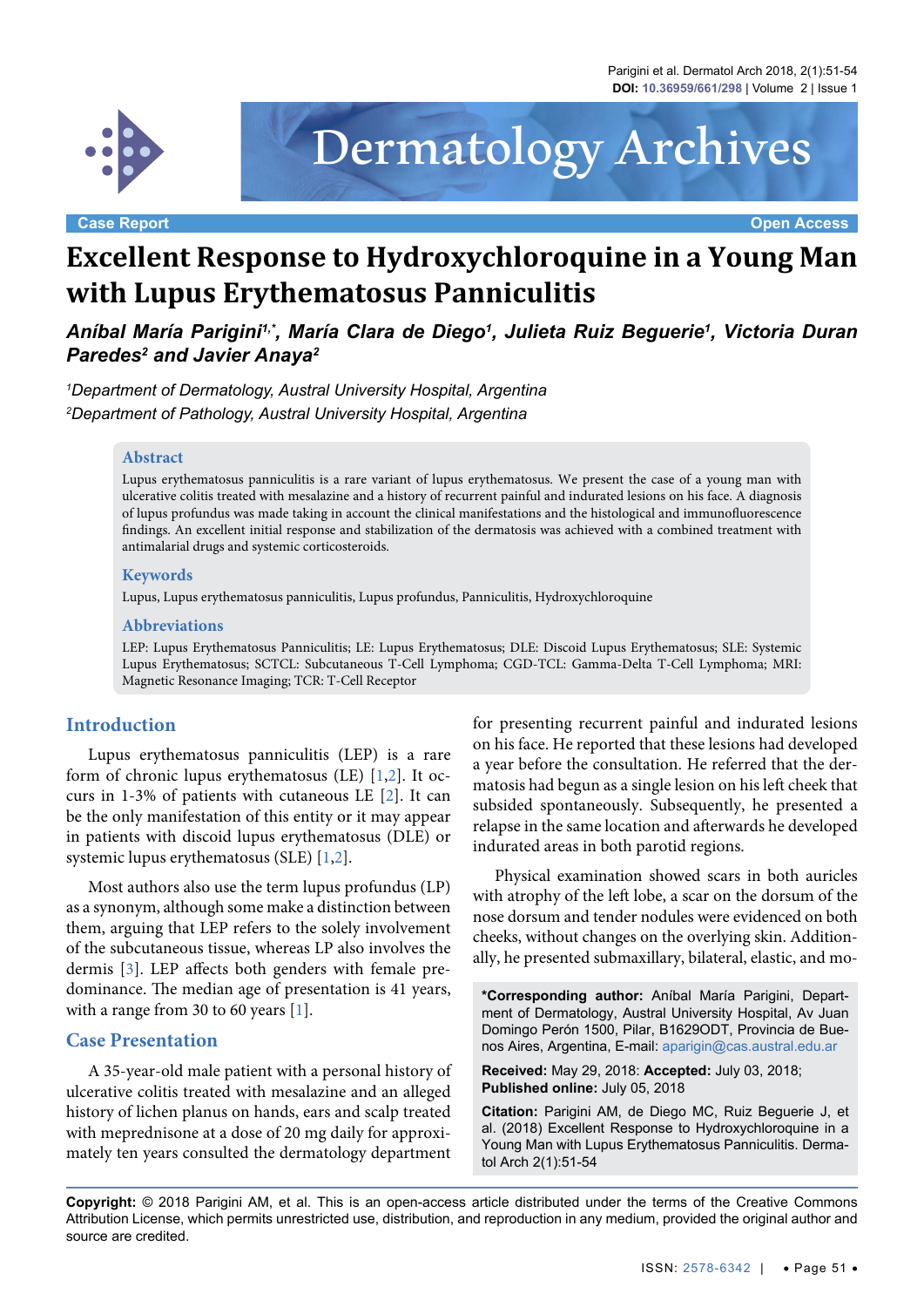<span id="page-1-3"></span>Ĩ

<span id="page-1-0"></span>

<span id="page-1-1"></span>Ī





<span id="page-1-2"></span>

bile adenopathies ([Figure 1,](#page-1-0) [Figure 2](#page-1-1) and [Figure 3](#page-1-2)).

Given this clinical picture, the diagnosis of lupus panniculitis was considered.

A magnetic resonance imaging (MRI) with contrast



**Figure 4:** Epidermis with no significant alterations.

<span id="page-1-4"></span>

of the head and neck area was performed, which showed thickening of the integuments with foci of hyperintense signals in STIR and T2 in both cheeks. Additionally, hypointense nodular formations within the subcutaneous fat were evident in T1 and moderately intense in T2.

A biopsy of one of the lesions was performed, and it demonstrated a moderate perivascular and periappendageal inflammatory infiltrate composed of lymphocytes accompanied by plasma cells within the deep dermis and extending into the subcutaneous fat with involvement of lobules and septa. Furthermore, it exhibited hyaline fat necrosis with foci of lipophagy and fibrinoid degenerative changes of collagen. There were no significant changes in the epidermis. With these findings, the pathologist suggested the diagnosis of lupus profundus. To confirm this, a direct immunofluorescence performed on non-affected skin revealed IgG, C1q and C3 deposits at the dermoepidermal junction ([Figure 4,](#page-1-3) [Figure 5](#page-1-4) and [Figure 6](#page-2-0)).

Additional laboratory studies showed positive antinuclear antibodies with a titre of 1/1280 with homogeneous pattern. On the other hand, he did not exhibit anti-dou-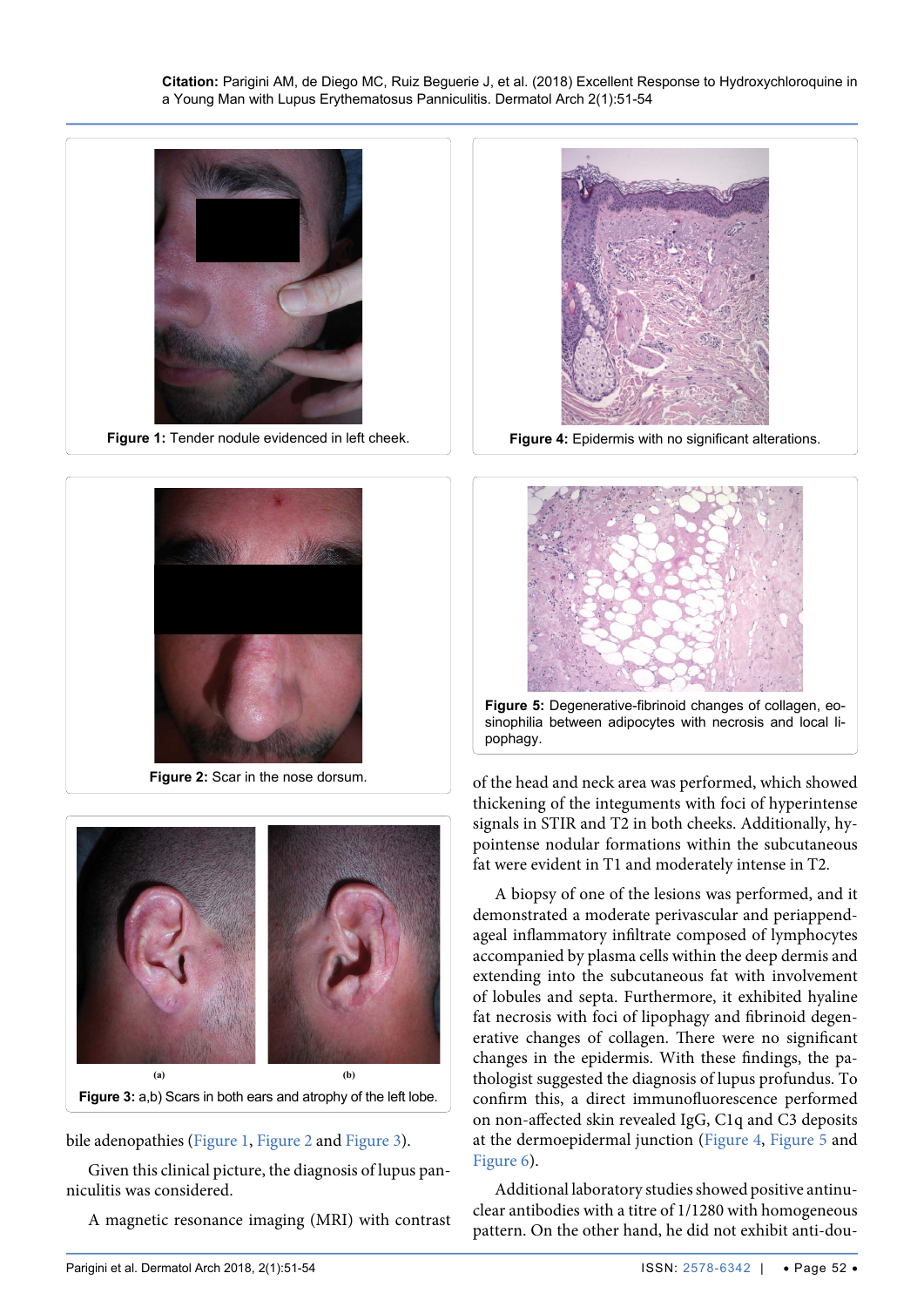<span id="page-2-0"></span>

ble-stranded DNA antibodies, anti SCL 70, anti-Smith, anti Ro, anti La, anti-cardiolipin, or rheumatoid factor.

The final diagnosis was LEP. The patient started therapy with hydroxychloroquine 400 mg orally daily and the interruption of meprednisone was planned according to the evolution of the dermatosis.

After 4 weeks of treatment with meprednisone 20 mg and hydroxychloroquine 400 mg daily, the patient presented an excellent initial response with marked decrease in nodules' size and pain. However, there was an exacerbation of the ulcerative colitis, so, despite there is no interaction described between antimalarials and ulcerative colitis, it was decided to reduce hydroxychloroquine to 200 mg daily and continue with meprednisone at 20 mg daily.

The patient has been under this treatment for nine months with only one episode of new lesions, which was controlled with an increase in the dose of meprednisone to 40 mg daily for 3 weeks. With a stabilization of the dermatosis.

# **Discussion**

LEP has a chronic recurrent course. Patients generally present with tender deep subcutaneous nodules or plaques. The overlying skin can be normal or present DLE lesions. When the lesions withdraw, they leave swelling and atrophy [[1](#page-3-0),[4](#page-3-3)].

In a series of 17 patients, the authors found that 47.5% presented troughs suggesting lipoatrophy, the same percentage showed erythema and 41.2% had subcutaneous nodules. Additionally, one patient developed scarring alopecia [[2](#page-3-1)].

The lesions usually involve the face, scalp, the upper arms, face, trunk, breasts, buttocks and thighs [[1](#page-3-0)[-3](#page-3-2)]. There have been described lesions that developed on sites of trauma or injections [\[3,](#page-3-2)[5](#page-3-7)]. And there can be aggravation at the place where the biopsy is performed [\[4](#page-3-3)].

Although laboratory findings are often normal, antinuclear antibodies can be positive, generally showing a titre of 1/80 or less. Positive anti dsDNA may be observed at a lower frequency. Other abnormalities include anemia, thrombocytopenia and leukopenia [[1-](#page-3-0)[3](#page-3-2)]. The case we present exhibited an unusually high titre.

In approximately half of the cases, histopathologic changes are confined to the subcutaneous tissue, showing a mostly lobular panniculitis with an infiltrate predominantly lymphocytic. Lymphoid follicles are a characteristic feature, often showing germinal centers with numerous plasma cells at the periphery [[4](#page-3-3),[6\]](#page-3-4). These are not pathognomonic as they have been described in other diseases, such us deep morphea, erythema nodosum, dermatomyositis, and erythema induratum of Bazin, but they are quite useful as they are not seen in subcutaneous lymphomas [[2](#page-3-1)[,4\]](#page-3-3). There is also hyaline fat necrosis. Some lymphocytes may show nuclear dust, which is rare in other forms of panniculitis. The septa appear to be sclerotic and hyaline with lymphocytes and plasma cells [\[4\]](#page-3-3).

The other half of cases described in the literature evidenced there are also epidermal changes - atrophy, vacuolar interface, thickened basement membrane - and dermal alterations - interstitial mucin between the bundles of collagen and superficial and deep perivascular infiltrate of lymphocytes - of DLE [[4\]](#page-3-3).

The immunofluorescence shows linear deposition of IgM and C3 along the dermoepidermal junction [\[4\]](#page-3-3).

The main differential diagnosis to take into account is a subcutaneous T-Cell lymphoma (SCTCL), which presents similar lesions on the same areas affected by LEP, though the latter affects more frequently the lower limbs. SCT-CL may also be associated with an autoimmune disorder. They both share certain histologic findings [\[7,](#page-3-5)[8](#page-3-6)]. Some have proposed that LEP and SCTCL are part of a spectrum of the same disease given an overlap in the clinical and histological findings. In LEP there is a mixed population of CD4 and CD8 and, in most cases, the T-cell receptor (TCR) gene rearrangement studies show a polyclonal pattern. It is rare to see lymphocytes with atypia. In SCTCL there are multiple painless plaques or nodules rarely ulcerated on the trunk or lower limbs. Lymphocytes show atypia with variable sizes and irregular nuclear contours showing polylobation and blebs. There is a monoclonal pattern in the TCR gene rearrangement studies and the immunohistochemistry shows a CD8-positive and CD4-negative cytotoxic phenotype. SCTCL shows an alfa/beta T cell phenotype and must be distinguished from the cutaneous gamma-delta T-cell lymphoma (CGD-TCL) given that the first one shows a remarkably better prognosis. CGD-TCL has a 5-year overall survival rate of 11%. It presents with ulcerated nodules and plaques affecting mainly the lower limbs. There are atypical lymphocytes from the subcutaneous tissue to the epidermis with extensive necrosis and apoptosis and the immunohistochemistry is negative for CD4 and CD8 [[8\]](#page-3-6).